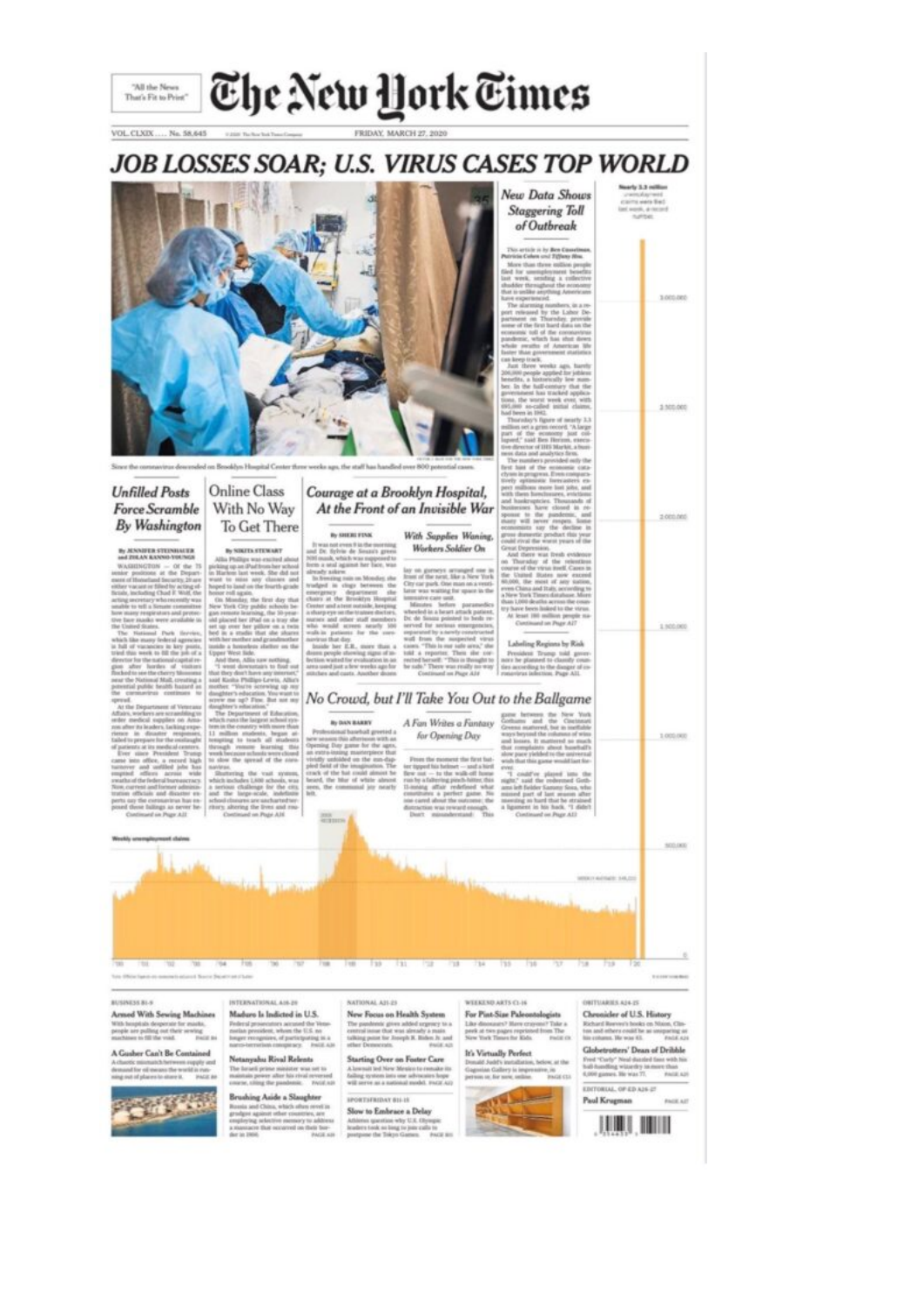The stock market bottomed the week the headline above was published. Since then, the S&P 500 has more than doubled. Those investors who could silence their fear and focus on technical signals and fiscal and monetary stimulus prospered.

Simultaneous feelings of fear and greed were overwhelming and detrimental to many investors over the past two years.

As we look ahead, we believe those same emotional biases will hinder investors. In this piece, we examine two biases that often handcuff investors and push them to make the wrong decisions at the wrong time. Our intention to make you aware of these subconscious forces is to help you manage both fear and greed and, ultimately, your wealth.

# Availability Bias - Fear

Proposals for new nuclear power plants often come under resounding negative pressure from local communities. According to Britannica, the phrase NIMBY (not in my backyard) was coined because of the ?threat? of new nuclear power plants.

Ask your friends or neighbors, and they would likely be distraught at the prospect of a nuclear power plant in their neighborhood. The reason is Three Mile Island, Fukushima, and Chernobyl in most cases.

Nuclear power plant disasters, while very rare, are extremely powerful in terms of the public?s perception of nuclear power. No one wants nukes in their backyard, despite the fact they are low cost, reliable, and produce no carbon emissions. As the graph below shows, nuclear energy is not only one of the greenest forms of energy production, but it is also the safest.

Availability bias occurs when people base their sense of risk on examples that quickly come to mind when a topic arises. When most people think of nuclear energy, Chernobyl, Three Mile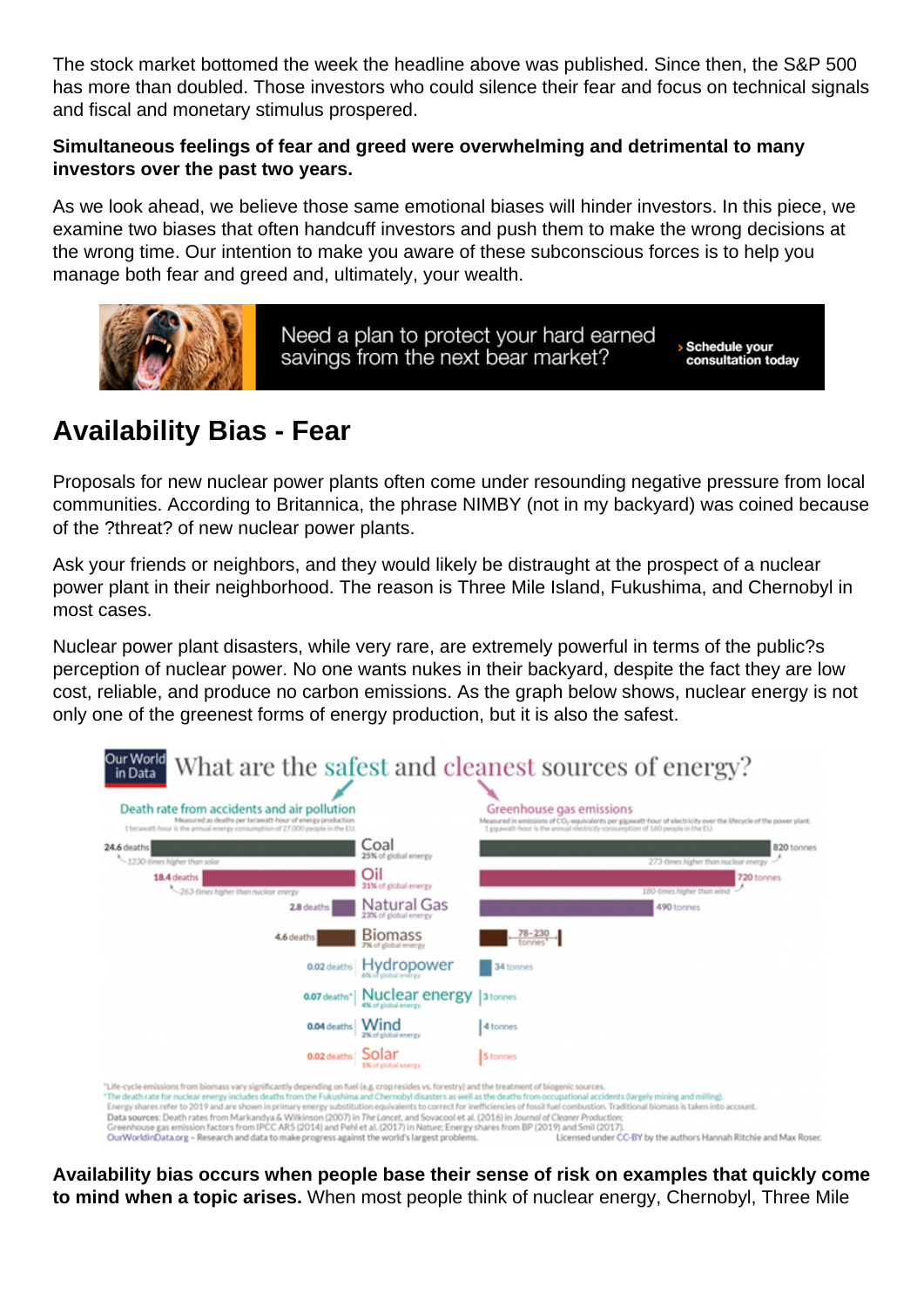Island, and Fukushima are top of mind.

Our collective availability bias against nuclear energy arguably results in more environmentally unfriendly, costlier, and deadlier energy options. Simply it causes us to make poor risk/reward decisions.

# Availability Bias ? Market Crashes

Investors can face the same crippling fear that nuclear energy protestors harbor.

The years 1929, 1987, 2000, and 2008 elicit anxiety from investors. Those four stock market crashes erased massive wealth in relatively short periods. Many people believe the crashes appeared out of the blue with no ability to detect them in advance.

The reality is all four were predictable. Timing a crash is difficult but quantifying the risk of a crash and the conditions leading to a crash are manageable. For example, we wrote [1987](https://realinvestmentadvice.com/1987/) to highlight plenty of fundamental and technical warnings in advance of the most significant single-day market crash.

The combination of high valuations and the fear of a market crash inevitably left many investors over the last year on the sidelines. While such a stance may prove correct in the longer run, those investors are sorely missing the ability to compound wealth in the shorter run. In the case of availability bias, investors are putting too much emphasis on risk and not enough time properly managing the risk.

## Herd Mentality - Greed

It is often at market peaks that investors fail to appreciate risk and instead follow the bullish herd. Jim Cramer, for example, and many others make a living promoting bullish views. They thrive in bull markets. When markets roar ahead, extreme optimism and promises of much higher prices make the promoter?s siren songs hard to ignore.

Famed investors, Wall Street analysts, and the media prey on ill-equipped investors by justifying high valuations and forecasting ever-higher prices. Their narratives rationalizing steep valuation premiums and bold return forecasts become widespread. To some, they appear to be facts. Despite evidence to the contrary and historical precedence, investors buy the hype. ?This time is different,? say the promoters.

As bull markets run at full steam, the call of the promoters elicits a fear of missing out (FOMO) or behavioral herding. Most investors blindly mimic the behavior of other investors without seeking the rationality behind it.

?There is nothing so disturbing to one?s well-being and judgment as to see a friend get rich? - Charles Kindleberger: Manias, Panics, and Crashes

In the case of herd mentality, we fail to manage risk as we become so focused on rewards.